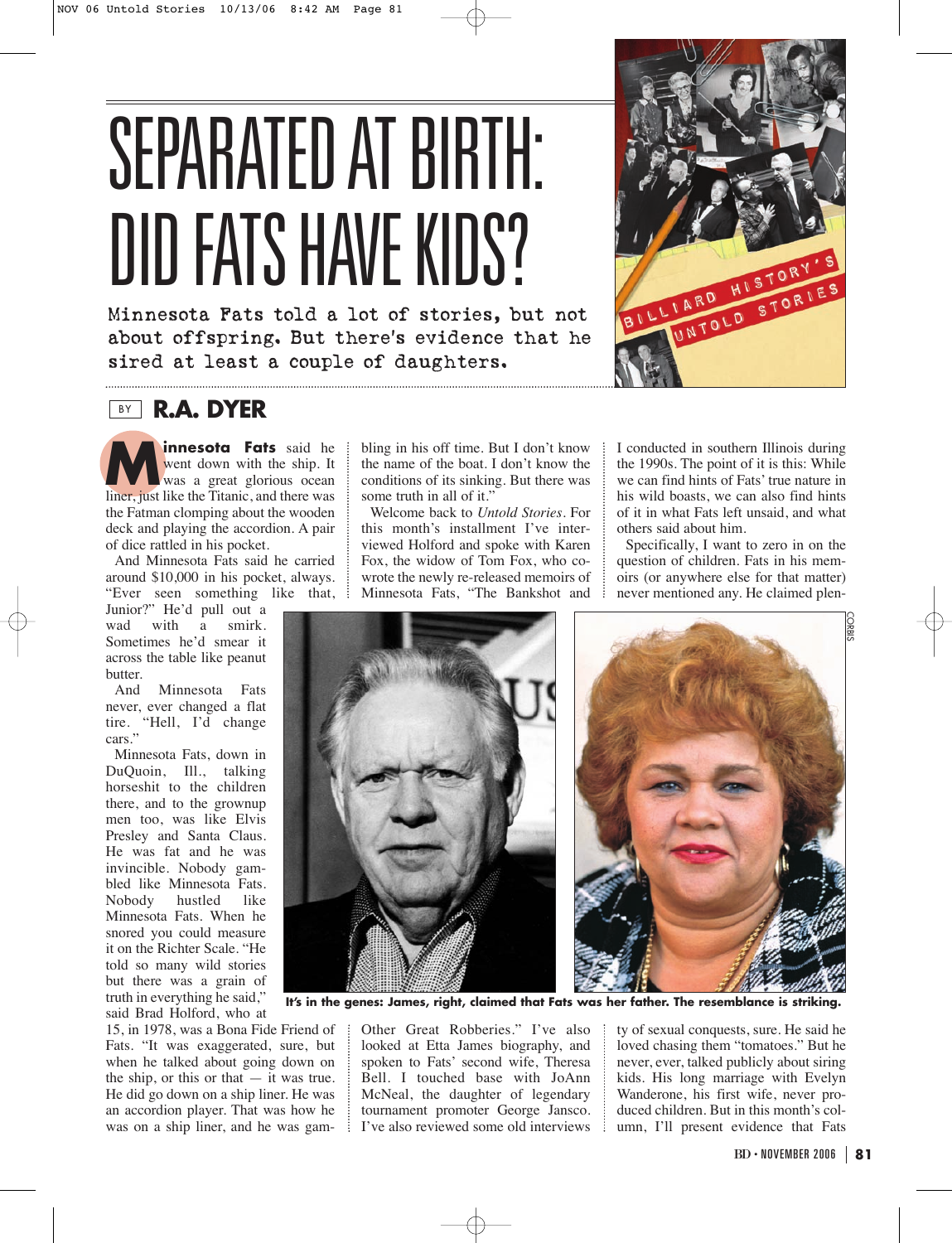Etta James wrote in her autobiography that she was told the identity of her hustler-father by several of her mother's closest friends.

sired not of just one daughter, but two.

Now I want to stress right here, before I write another word, that these stories have not been confirmed in any real sense. Theresa Bell, his second wife, disputes them outright. She said Fats personally denied to her one of the claims, and that Evelyn Wanderone, his first wife, told her that Fats was infertile. "It's really strange everyone coming out of the woodwork [with these claims]," said Bell, contacted last month by telephone.

Now, having given that disclaimer, I will also say this: The stories aren't new, and those in any position to prove them or put them to rest are long dead. Whether or not Fats was firing blanks during his marriage in no way speaks to the possibility of children before his marriage, which is when the births would have taken place. Several old-

## Untold Stories: Minnesota Fats

timers in DuQuoin and Dowell also have whispered one of the stories to me, over beers, during my long-ago travels in southern Illinois while I was writing "Hustler Days." While those barroom stories might rightly be rejected as hearsay, I have no reason to discount the first-hand accounts presented in this column. The people who presented them did not do so for any obvious financial gain or for personal fame.

The first story is a fairly well known one to rhythm and blues fans and to

those few tired souls who, like me, have made a study of Fats life and who probably need to get out more. Here it is: While traveling in California during the late 1930s, Fats apparently seduced and left pregnant a teenage girl by the name of Dorothy Hawkins.



**The woman at the head of the table claimed to be the hustler's daughter, according to Holford (at far right).**

He was then about 25. Wanderone was spending his nights in Los Angeles' Central Avenue dance halls, also frequented by the fast-living Dorothy. She gave birth to a girl and named her Jamesetta. Jamesetta grew up to become the famous music diva Etta James.

In her autobiography, "Rage to Survive," James said she was told of



the identify of her hustler-father by several of her mother's close friends, including Willie Best, the famous actor known during the 1930s for playing shuffling porters in Marx Brothers and Shirley Temple films.

Best was almost precisely Fats age, and the two, for a while, remained inseparable. "Willie and Fats were thick as thieves [and] Fats had a taste for colored girls," James wrote in her memoirs. "'Girl,' Willie said to me one time, 'you look just like your papa.

You're the spitting image of Minnesota Fats.'" James also said that her mother also talked about Fats.

Both Wanderone (as Minnesota Fats) and Jamesetta (as Etta James) would become worldclass entertainers. In photographs, both look startling alike, with their

wide faces, tiny tulip mouths, and small but piercing eyes. James' oldest son, Donto, also bears an eerie resemblance. Etta said she went on a pilgrimage to visit Fats during the end of his life, when he was living at the Hermitage Hotel in Nashville, Tenn. Bell also confirms that trip — but said that Fats then denied the connection. "He said, 'I am not her father; I have never with been your mother'— although that wasn't the term he used. He was a little more colorful," she said.

The story of Fats' second daughter comes to us from DuQuoin resident Brad Holford, who as a teenager during the late 1970s followed Fats around like a puppy. He carried his stuff. He drove with him back and forth from poolhalls and restaurants. He helped with errands. When the sandy-haired Brad got his driver's license, he worked as Fats' unpaid chauffeur. "He was not an ordinary person," said Holford fondly.

Brad's parents owned the Kentucky Fried Chicken in DuQuoin (Fats' favorite restaurant), and the old pool hustler came in every day to eat a chicken, sometimes two. In 1978, when Fats was about 65 and Holford 15, the hustler agreed to play Willie Mosconi in a famous challenge match in New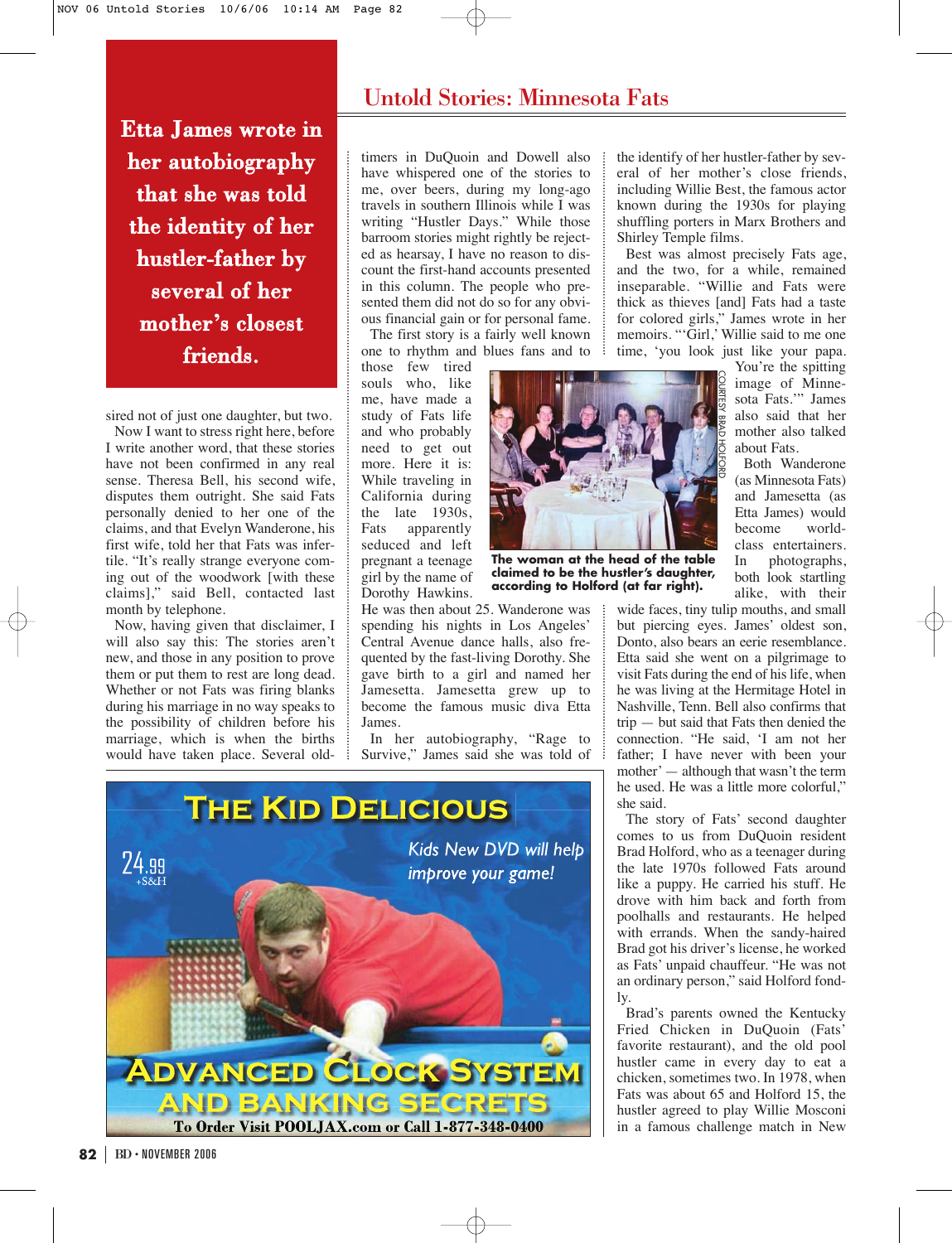York City. Brad said Fats invited his family to fly up.

"To me it was a huge trip," said Holford, then a DuQuoin High School freshman. He said that promoter Charles Ursitti met his family there. "That was the first big trip I went with [Fats], and I got to meet Howard Cossell. We met him a day late because we got snowed in at St. Louis, and we came down to the Waldorf Astoria, and there he was, down in the lobby. We came in right in the main big lobby, and there was a bunch of tables off to one side, and Howard Cossell was down there. We were there [talking to him] about 10 minutes. Fats introduced us.

"I didn't know who Willie Mosconi was, except for Fats talking about him. But Mosconi himself came over and he introduced himself. The Mosconis they were super-nice. And Willie came up to me specifically. I didn't ask for his autograph, and maybe he did it to irritate Fats — but he came up to me specifically and he gave me an autograph. Like I said, Mosconi hated Fats."



**Fats rarely spoke of offspring, but he did meet with a woman who considered him her father when in New York for a challenge match with Mosconi (left).**

It was during this trip that Holford got wind, first-hand, that Wanderone might have had a daughter. He did not then know about the Etta James story but either way, this woman was not Etta James. Holford remembers the woman said something about her own mother being involved with the carnival. He said that she was then married to a New York banker. He said she called Wanderone "Daddy," and that Wanderone, while away from southern Illinois, then and there acknowledged the relationship.